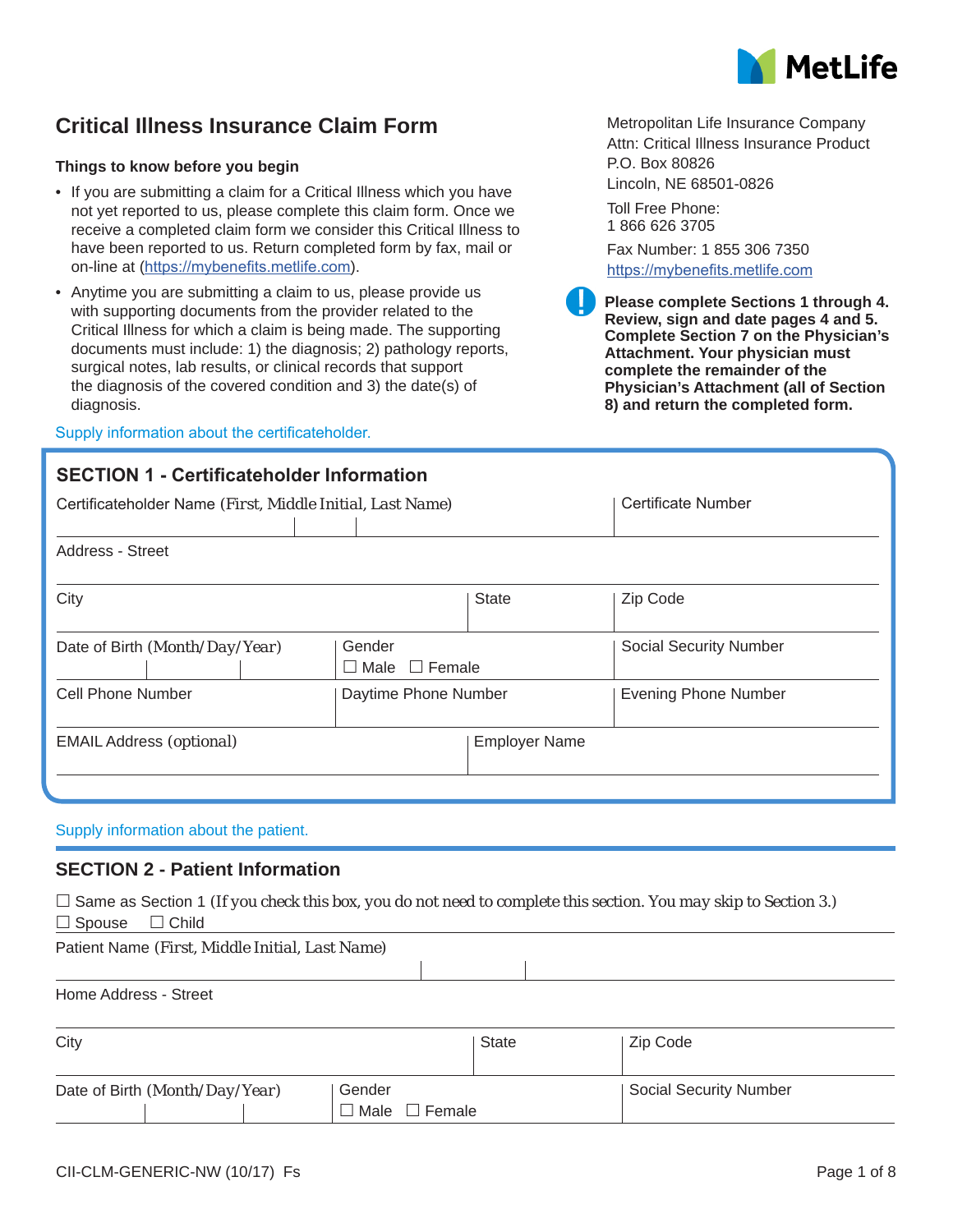## **SECTION 3 - What Type of Condition Are You Claiming?**

- Refer to your group certificate or Summary Plan Description for a complete description of these benefits.
- Not all plans include these benefits.

### Please check off the condition that applies to your claim:

Cancer Heart Attack Alzheimer's Disease

- $\Box$  Coronary Artery Bypass Graft  $\Box$  Stroke  $\Box$  Kidney Failure
- -
	- □ Major Organ Transplant

### If the claimant is deceased, check here  $\Box$  and provide a copy of the death certificate.

#### **Listed Conditions** *(check the Listed Condition(s) being claimed)*:

□ Addison's disease *(adrenal hypofunction)* △ △ △ △ Muscular dystrophy Amyotrophic lateral sclerosis *(Lou Gehrig's disease)* Myasthenia gravis  $\Box$  Cerebral palsy  $\Box$  Necrotizing fasciitis □ Cerebrospinal meningitis *(bacterial)* △ △ △ △ △ △ Osteomyelitis  $\Box$  Cystic fibrosis  $\Box$  Poliomyelitis  $\Box$  Diphtheria  $\Box$  Rabies Encephalitis Sickle cell anemia *(excluding sickle cell trait)* □ Huntington's disease *(Huntington's chorea)* □ Systemic lupus erythematosus *(SLE)* □ Legionnaire's disease **Systemic sclerosis** (scleroderma)  $\square$  Malaria  $\square$  Tetanus □ Multiple sclerosis *(definitive diagnosis)* Tuberculosis

## **SECTION 4 - Special Payment Instructions & Direct Deposits**

- If you would like claim benefits paid using direct deposit, please provide the information requested for the bank where you have your account.
- The sample check below may help you locate your bank account and bank routing numbers. Please be sure that you are referencing one of your checks, not a deposit or withdrawal slip.
- If a savings account is used, please check with your bank representative for the appropriate routing and account numbers.
- Use the space below if you need to provide any special instructions. *(e.g., requesting that your claim proceeds be sent to an address other than the address of record)*.

|  | Would you like claim benefit payments paid using direct deposit?              |
|--|-------------------------------------------------------------------------------|
|  | $\Box$ Yes $\Box$ No (If Yes complete the Account Information section below.) |

Bank Name **Bank Telephone Number** | Bank Telephone Number

#### Bank Street Address

| City | State | Zip Code |
|------|-------|----------|
|      |       |          |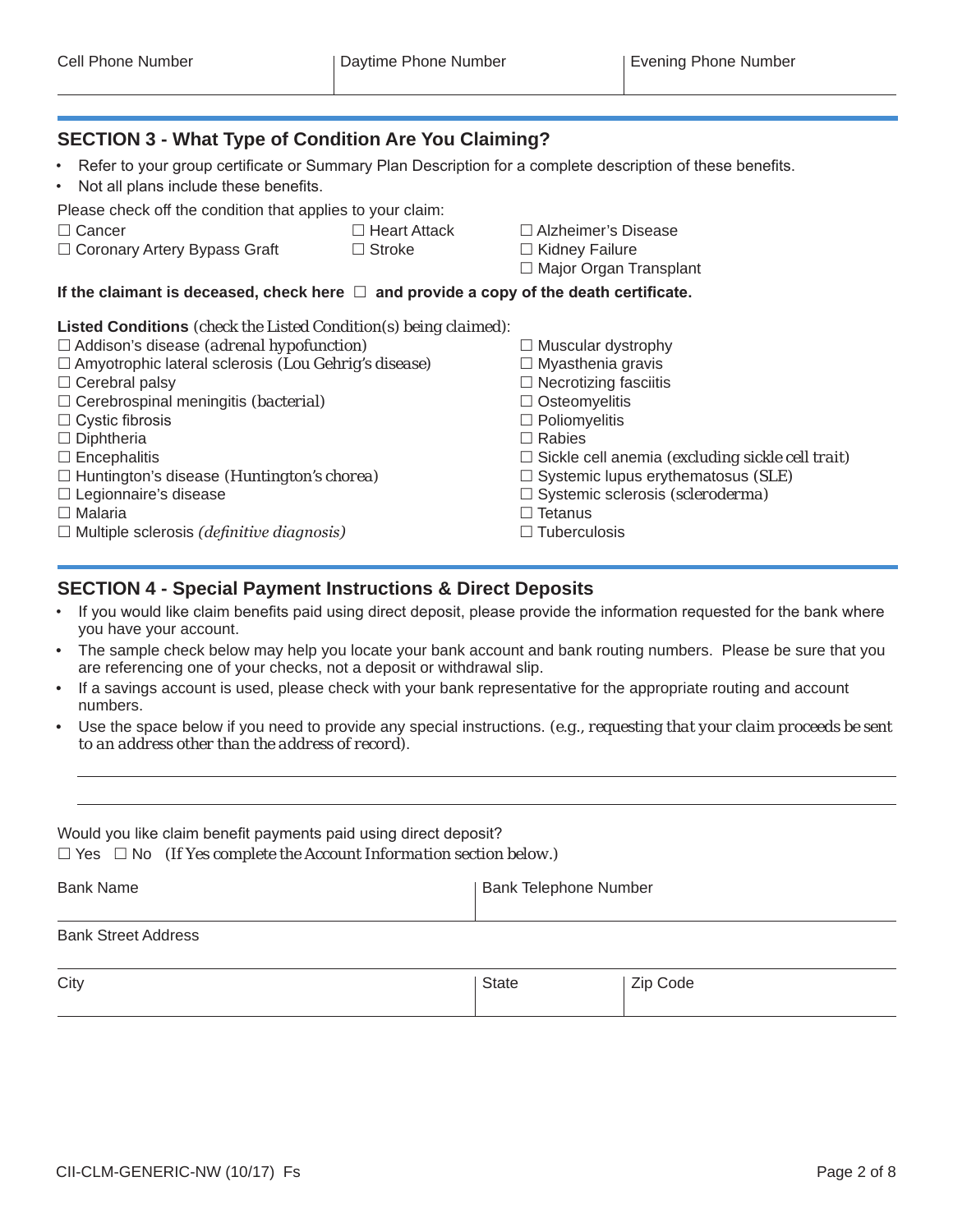| Be sure to confirm your account and routing<br>numbers with your bank to ensure prompt<br>processing. | эмин гле<br>12,54<br>123 Main Street<br>$-20$<br>Anytown, NJ 10000-1234<br>$\mathscr{D}_{\text{ATD}}$<br>THE ORDER OF<br>$\mathcal{D}_{\text{OLARS}}$<br><b>ANY BANK</b><br>456 Main Street<br>Anytown, NJ 10000-1234 |
|-------------------------------------------------------------------------------------------------------|-----------------------------------------------------------------------------------------------------------------------------------------------------------------------------------------------------------------------|
| <b>Bank Account Number</b>                                                                            | <b>FOR</b><br>:123456789 :<br>0123456780 1234                                                                                                                                                                         |
| <b>Bank Routing Number</b>                                                                            | .<br>0000000000"<br><b>BANK ROUTING NUMBER</b><br><b>BANK ACCOUNT NUMBER</b>                                                                                                                                          |

## **Authorization & Signature**

- I request MetLife to send my payments to the financial institution designated in Section 4 for deposit into my account. This agreement will remain in effect until MetLife receives notice from me to the contrary.
- I understand that MetLife will not be liable for any failure to change or terminate this agreement until a written request is received from me in satisfactory form and reasonable time has passed for MetLife to act upon it.
- If any overpayment is credited to my account in error, I authorize and direct my financial institution to debit my account and to refund such overpayment to MetLife.

## **SECTION 5 - Fraud Warning**

Before signing this claim form, please read the warning for the state where you reside and for the state where the insurance policy under which you are claiming a benefit was issued.

**Alabama, Arkansas, District of Columbia, Louisiana, Massachusetts, Minnesota, New Mexico, Ohio, Rhode Island and West Virginia:** Any person who knowingly presents a false or fraudulent claim for payment of a loss or benefit or knowingly presents false information in an application for insurance is guilty of a crime and may be subject to fines and confinement in prison.

**Alaska:** A person who knowingly and with intent to injure, defraud, or deceive an insurance company files a claim containing false, incomplete or misleading information may be prosecuted under state law.

**Arizona:** For your protection, Arizona law requires the following statement to appear on this form. Any person who knowingly presents a false or fraudulent claim for payment of a loss is subject to criminal and civil penalties.

**California:** For your protection, California law requires the following to appear on this form: Any person who knowingly presents a false or fraudulent claim for the payment of a loss is guilty of a crime and may be subject to fines and confinement in state prison.

**Colorado:** It is unlawful to knowingly provide false, incomplete or misleading facts or information to an insurance company for the purpose of defrauding or attempting to defraud the company. Penalties may include imprisonment, fines, denial of insurance and civil damages. Any insurance company or agent of an insurance company who knowingly provides false, incomplete or misleading facts or information to a policyholder or claimant for the purpose of defrauding or attempting to defraud the policyholder or claimant with

regard to a settlement or award payable from insurance proceeds shall be reported to the Colorado Division of Insurance within the Department of Regulatory Agencies.

**Delaware, Idaho, Indiana and Oklahoma:** WARNING: Any person who knowingly, and with intent to injure, defraud or deceive any insurer, makes any claim for the proceeds of an insurance policy containing any false, incomplete or misleading information is guilty of a felony.

**Florida:** A person who knowingly and with intent to injure, defraud or deceive any insurance company files a statement of claim or an application containing any false, incomplete or misleading information is guilty of a felony of the third degree.

**Kentucky:** Any person who knowingly and with intent to defraud any insurance company or other person files a statement of claim containing any materially false information or conceals, for the purpose of misleading, information concerning any fact material thereto commits a fraudulent insurance act, which is a crime.

**Maine, Tennessee, Virginia and Washington: It is a crime to knowingly provide false, incomplete or misleading information to an insurance company for the purpose of defrauding the company. Penalties may include imprisonment, fines or a denial of insurance benefits.**

**Maryland:** Any person who knowingly or willfully presents a false or fraudulent claim for payment of a loss or benefit or who knowingly or willfully presents false information in an application for insurance is guilty of a crime and may be subject to fines and confinement in prison.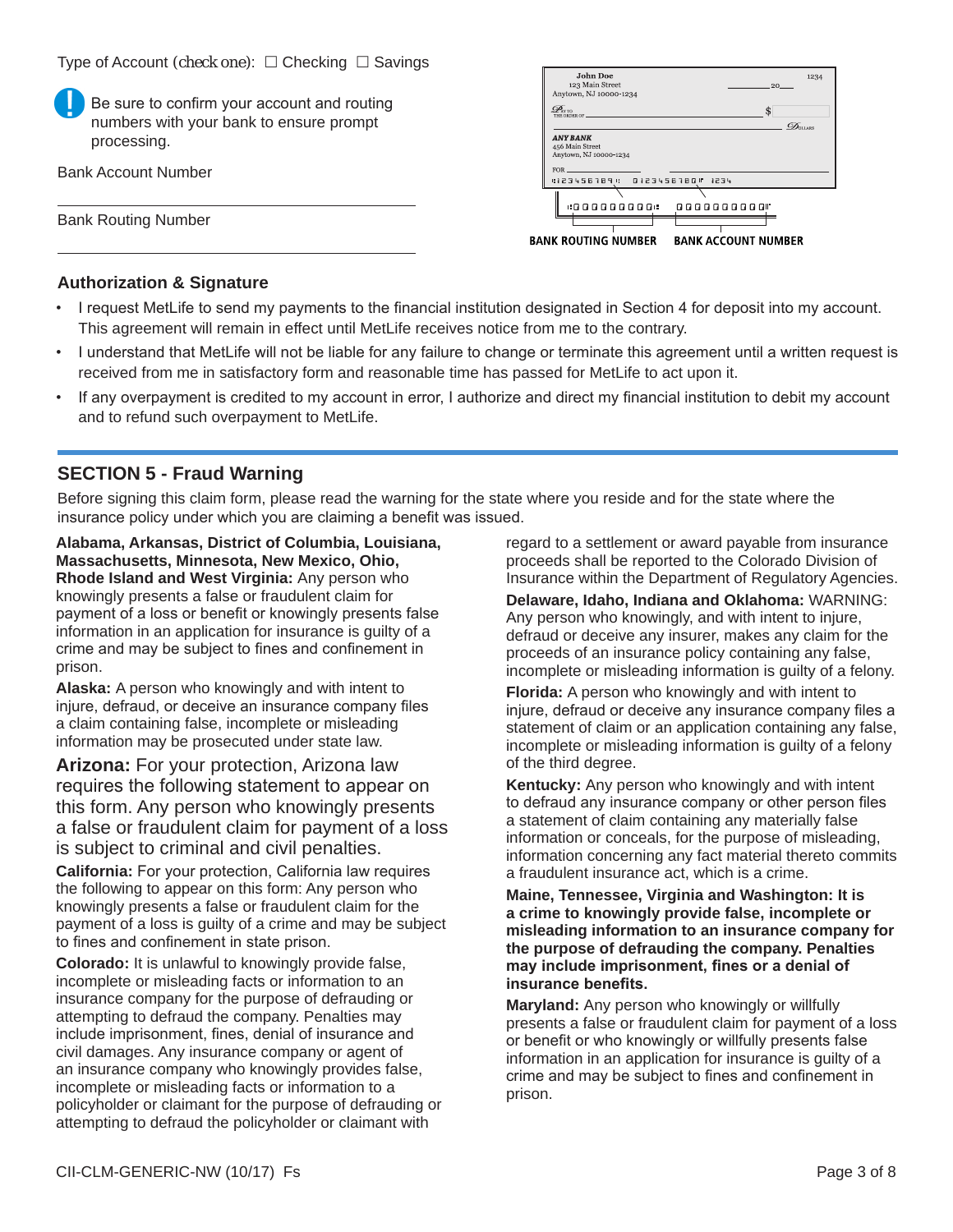**New Hampshire:** Any person who, with a purpose to injure, defraud or deceive any insurance company, files a statement of claim containing false, incomplete or misleading information is subject to prosecution and punishment for insurance fraud as provided in R.S.A. 638.20.

**New Jersey:** Any person who knowingly files a statement of claim containing any false or misleading information is subject to criminal and civil penalties.

**Oregon and Vermont:** Any person who knowingly presents a false statement of claim for insurance may be guilty of a criminal offense and subject to penalties under state law.

**Puerto Rico:** Any person who knowingly and with the intention to defraud includes false information in an application for insurance or files, assists or abets in the filing of a fraudulent claim to obtain payment of a loss or other benefit, or files more than one claim for the same loss or damage, commits a felony and if found guilty shall be punished for each violation with a fine

of no less than five thousand dollars (\$5,000), not to exceed ten thousand dollars (\$10,000); or imprisoned for a fixed term of three (3) years, or both. If aggravating circumstances exist, the fixed jail term may be increased to a maximum of five (5) years; and if mitigating circumstances are present, the jail term may be reduced to a minimum of two (2) years.

**Texas:** Any person who knowingly presents a false or fraudulent claim for the payment of a loss is guilty of a crime and may be subject to fines and confinement in state prison.

**Pennsylvania and all other states:** Any person who knowingly and with intent to defraud any insurance company or other person files an application for insurance or statement of claim containing any materially false information, or conceals for the purpose of misleading, information concerning any fact material thereto commits a fraudulent insurance act, which is a crime and subjects such person to criminal and civil penalties.

## **SECTION 6 - Certification & Signature**

By signing below, I acknowledge:

- All information I have given is true and complete to the best of my knowledge and belief.
- I have read the applicable Fraud Warning(s) provided in this form. **New York Residents:** Any person who knowingly and with intent to defraud any insurance company or other person files an application for insurance or statement of claim containing any materially false information, or conceals for the purpose of misleading, information concerning any fact material thereto, commits a fraudulent insurance act, which is a crime, and shall also be subject to a civil penalty not to exceed five thousand dollars and the stated value of claim for each such violation.

### **Under penalty of perjury, I certify:**

- **1. That the number shown on this form is my correct taxpayer identification / social security number; and**
- **2. That I am not subject to IRS required backup withholding as a result of failure to report all interest or dividend income; and**
- **3. I am a U.S. citizen, or a U.S. resident for tax purposes.**

*Please note: If item 2 or 3 above is not true, cross out the applicable item(s).* **The IRS does not require** your consent to any provision of this document other than the certification to avoid backup withholding.

| Name of Claimant (Please Print)                                                            | <b>Social Security Number</b> |  |
|--------------------------------------------------------------------------------------------|-------------------------------|--|
| Signature of Claimant or Authorized Representative                                         | Date $(mm/dd/yyyy)$           |  |
| If signed by Authorized Representative, describe your authority and provide documentation. |                               |  |
| (e.g., guardian, conservator, power of attorney, etc.)                                     |                               |  |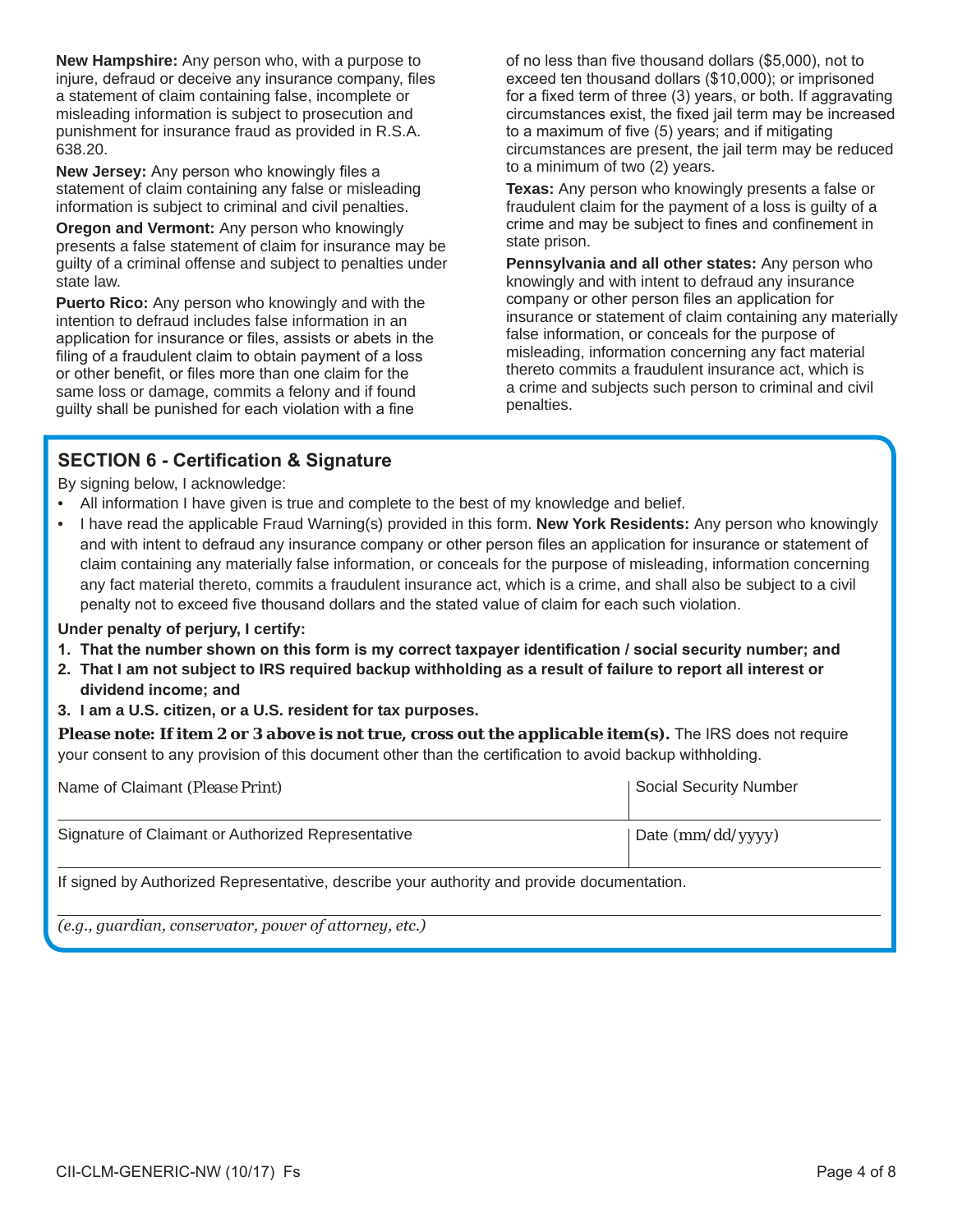

## **Authorization to Disclose Health Information**

**Things to know before you begin**

- **• Instructions for completing the form: complete all applicable areas of the form; sign this form; fax or return this form as soon as possible to expedite processing of your claim retain original for your records.**
- **• If you are the Authorized Representative, include a copy of the legal document(s) authorizing you to act on the Claimant's behalf. Your refusal to complete and sign**

Metropolitan Life Insurance Company Attn: Critical Illness Insurance Product

P.O. Box 80826 Lincoln, NE 68501-0826 Toll Free Phone: 1 866 626 3705 Fax Number: 1 855 306 7350 https://mybenefits.metlife.com

**this form may affect your eligibility for benefits under your critical illness insurance policy.**

**HIPAA: This Authorization has been carefully and specifically drafted to permit disclosure of health information consistent with the privacy rules adopted and subsequently amended by the United States Department of Health and Human Services pursuant to the Health Insurance Portability and Accountability Act of 1996 (HIPAA).**

For purposes of determining my eligibility for critical illness benefits, the administration of my critical illness benefit plan, and the administration of other benefit plans in which I participate that may be affected by my eligibility for critical illness benefits, I permit the following disclosures of information about me to be made in the format requested, including by telephone, fax or mail:

- **1. I permit:** any physician or other medical/treating practitioner, hospital, clinic, other medical related facility or service, insurer, employer, government agency, group policyholder, contractholder or benefit plan administrator to disclose to Metropolitan Life Insurance Company ("MetLife"), my employer in its capacity as administrator of its critical illness benefit plan, and any consumer reporting agencies, investigative agencies, attorneys, and independent claim administrators acting on MetLife's behalf, any and all information about my health, medical care, employment, and critical illness claim.
- **2. I permit** MetLife and my employer (if applicable) to disclose in its capacity as administrator of its benefit plans any and all information about my health, medical care, employment, and critical illness claim.

**This Authorization to Disclose Information About Me** specifically includes my permission to disclose my entire medical record, including medical information, records, test results, and data on: medical care or surgery; psychiatric or psychological medical records, but not psychotherapy notes; and alcohol or drug abuse including any data protected by Federal Regulations 42 CFR Part 2 or other applicable laws. **Information concerning mental illness, HIV, AIDS, HIV related illnesses and sexually transmitted diseases or other serious communicable illnesses may be controlled by various laws and regulations. I consent to disclosure of such information, but only in accordance with laws and regulations as they apply to me. Information that may have been subject to privacy rules of the U.S. Department of Health and Human Services, once disclosed, may be subject to redisclosure by the recipient as permitted or required by law and may no longer be covered by those rules. Your health care provider may not condition your treatment on whether you sign this authorization.**

I understand that I may revoke this authorization at any time by writing to MetLife Critical Illness at P.O. Box 80826, Lincoln, NE 68501-0826, except to the extent that action has been taken in reliance on it. If I do not, it will be valid for 24 months from the date I sign this form or the duration of my claim for benefits, whichever period is shorter. A photocopy of this authorization is as valid as the original form and I have a right to receive a copy upon request.

| Name of Claimant or Authorized Representative (Please Print)                             | Date of Birth $(mm/dd/yyyy)$ |  |  |
|------------------------------------------------------------------------------------------|------------------------------|--|--|
| <b>Signature of Claimant or Authorized Representative</b>                                | $\vert$ Date (mm/dd/yyyy)    |  |  |
| If signed by Authorized Representative describe your authority and provide documentation |                              |  |  |

**If signed by Authorized Representative, describe your authority and provide documentation.**

*(e.g., guardian, conservator, power of attorney, etc.)*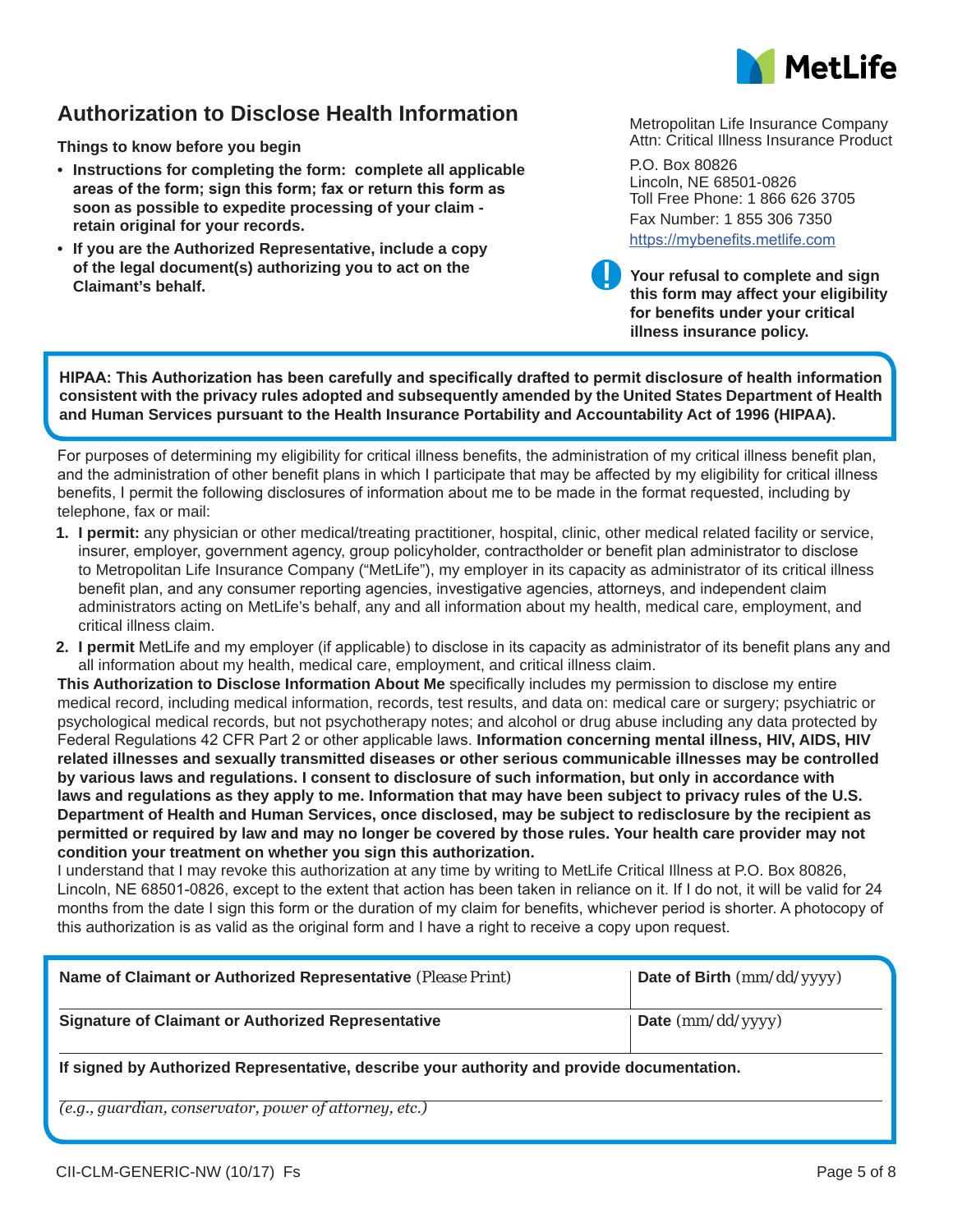## **Critical Illness Insurance Claim - Physician Statement**

## **Things to know before you begin**

- The patient submitting this Critical Illness Claim must complete Section 7 before giving it to a physician.
- Any fee charged by the physician for completing this form is the patient's responsibility.
- The physician must sign section 8E after completing the claim form.
- The physician must return the completed claim form and any attachments by fax or by mail to the address listed in the header of the claim form or directly to the patient.
- If you have questions, please call 1 866 626 3705.

## **SECTION 7 - Patient Authorization & Signature**

**I authorize the release of any medical information necessary to process this claim.**

**Signed Date** *(mm/dd/yyyy)*

**Relationship to Insured**

## **SECTION 8 - Information Needed From Your Physician/Provider**

| <b>8A - Patient Information</b>                                                               |                     |                                 |  |  |
|-----------------------------------------------------------------------------------------------|---------------------|---------------------------------|--|--|
| <b>First Name</b>                                                                             | Middle Name         | Last Name                       |  |  |
| <b>Street Address</b>                                                                         |                     |                                 |  |  |
| City                                                                                          |                     | <b>ZIP Code</b><br><b>State</b> |  |  |
| Date of Birth (mm/dd/yyyy)                                                                    | Gender              | Daytime Phone Number            |  |  |
| <b>8B - Condition Information</b>                                                             |                     |                                 |  |  |
| Check off the condition with which your patient was diagnosed / treated for:<br>$\Box$ Cancer | $\Box$ Heart Attack | □ Alzheimer's Disease           |  |  |

CII-CLM-GENERIC-NW (10/17) Fs Page 6 of 8

 $\Box$  Coronary Artery Bypass Graft  $\Box$  Stroke  $\Box$  Kidney Failure

**If the claimant is deceased, check here** 



Metropolitan Life Insurance Company Attn: Critical Illness Insurance Product P.O. Box 80826 Lincoln, NE 68501-0826

Toll Free Phone: 1 866 626 3705

Fax Number: 1 855 306 7350 https://mybenefits.metlife.com



□ Major Organ Transplant

**Your Physician/Provider must complete Section 8.**

**You must sign Section 7 below.**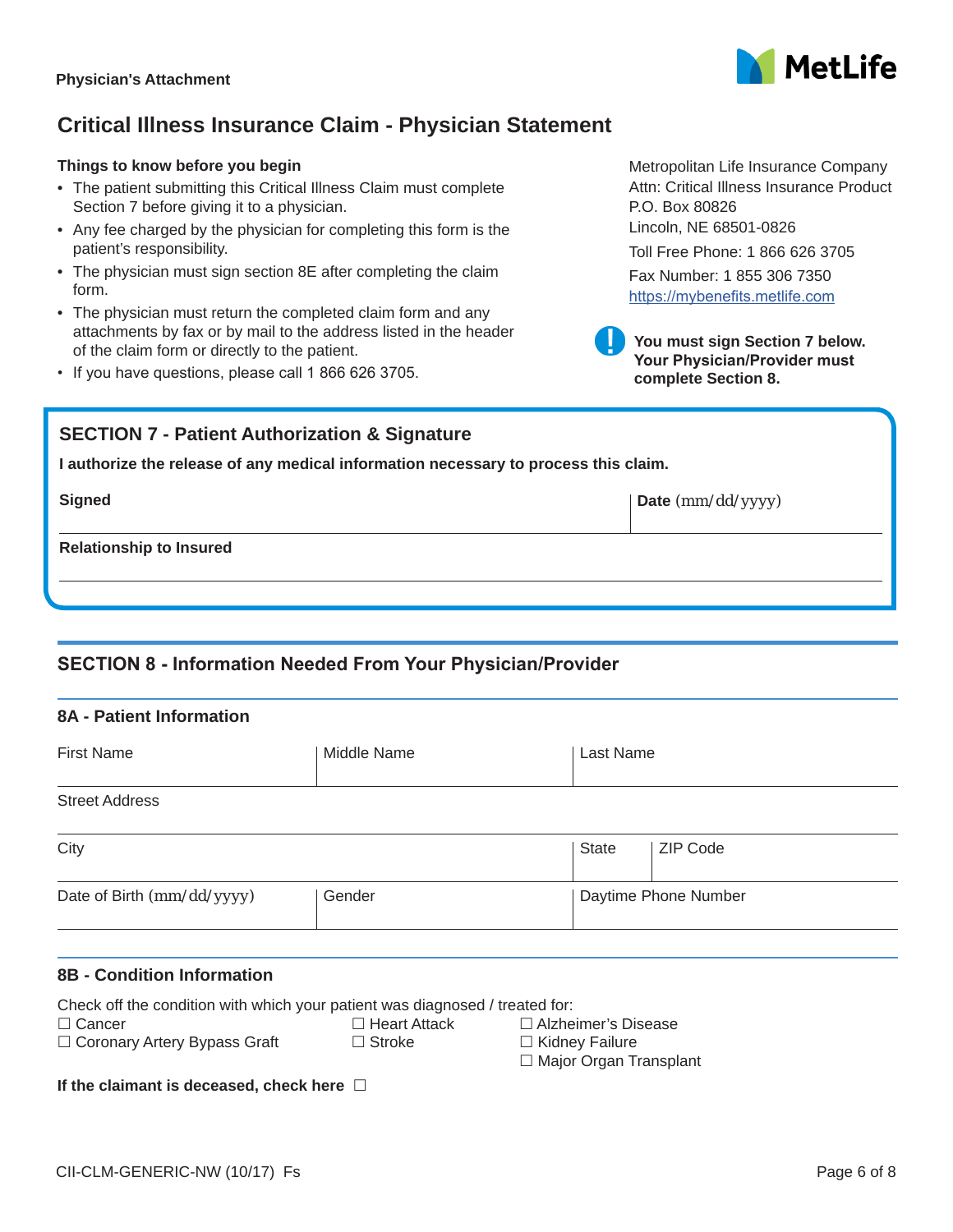| Listed Conditions (check the Listed Condition(s) being claimed): |                                                                   |
|------------------------------------------------------------------|-------------------------------------------------------------------|
| $\Box$ Addison's disease (adrenal hypofunction)                  | $\Box$ Muscular dystrophy                                         |
| $\Box$ Amyotrophic lateral sclerosis (Lou Gehrig's disease)      | $\Box$ Myasthenia gravis                                          |
| $\Box$ Cerebral palsy                                            | $\Box$ Necrotizing fasciitis                                      |
| $\Box$ Cerebrospinal meningitis <i>(bacterial)</i>               | $\Box$ Osteomyelitis                                              |
| $\Box$ Cystic fibrosis                                           | $\Box$ Poliomyelitis                                              |
| $\Box$ Diphtheria                                                | $\Box$ Rabies                                                     |
| $\Box$ Encephalitis                                              | $\Box$ Sickle cell anemia (excluding sickle cell trait)           |
| $\Box$ Huntington's disease ( <i>Huntington's chorea</i> )       | $\Box$ Systemic lupus erythematosus (SLE)                         |
| $\Box$ Legionnaire's disease                                     | $\Box$ Systemic sclerosis (scleroderma)                           |
| $\Box$ Malaria                                                   | $\Box$ Tetanus                                                    |
| $\Box$ Multiple sclerosis (definitive diagnosis)                 | $\Box$ Tuberculosis                                               |
|                                                                  |                                                                   |
| (First Symptom/Diagnosis Date)                                   | you for this condition (mm/dd/yyyy)                               |
|                                                                  |                                                                   |
| Has the patient previously had the same or similar condition?    | If "yes," indicate first treatment dates.<br>$\Box$ Yes $\Box$ No |
|                                                                  |                                                                   |
| Date of Illness $(mm/dd/yyyy)$                                   | Date your patient first consulted                                 |

# **8C - Referring and Other Treating Physicians**

| <b>First Name</b>                                                    | Middle Name | Last Name            |                 |
|----------------------------------------------------------------------|-------------|----------------------|-----------------|
| <b>Street Address</b>                                                |             | <b>Phone Number</b>  |                 |
| City                                                                 |             | <b>State</b>         | ZIP Code        |
| <b>First Name</b>                                                    | Middle Name | Last Name            |                 |
| <b>Street Address</b>                                                |             | <b>Phone Number</b>  |                 |
| City                                                                 |             | <b>State</b>         | ZIP Code        |
| For services related to hospitalization, give hospitalization dates. |             |                      |                 |
| Date Confined (mm/dd/yyyy)<br>Through (mm/dd/yyyy)                   |             | <b>Hospital Name</b> |                 |
| <b>Street Address</b>                                                |             |                      |                 |
| City                                                                 |             | <b>State</b>         | ZIP Code        |
| Date Confined (mm/dd/yyyy)<br>Through (mm/dd/yyyy)                   |             | <b>Hospital Name</b> |                 |
| <b>Street Address</b>                                                |             |                      |                 |
| City                                                                 |             | <b>State</b>         | <b>ZIP Code</b> |